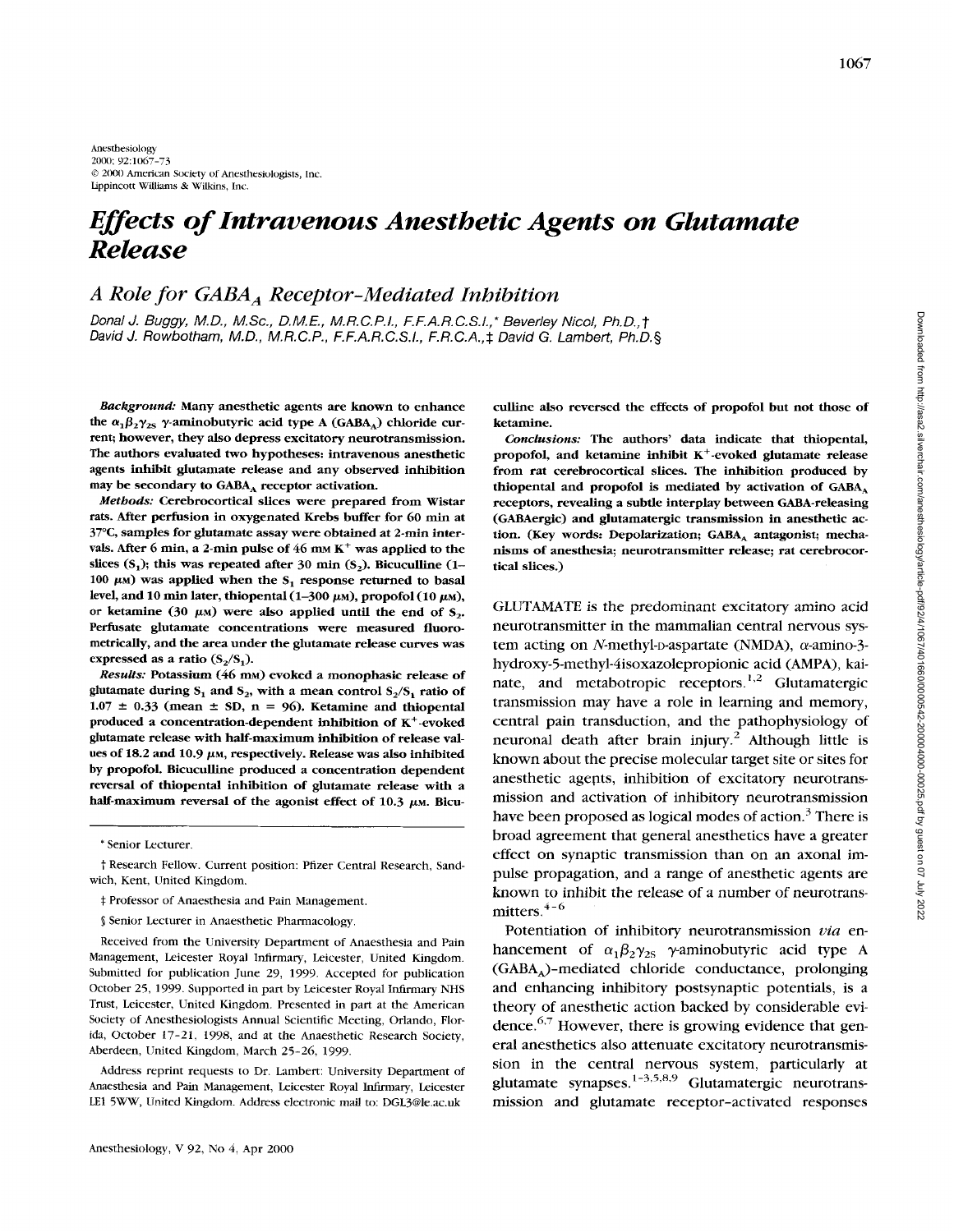have been shown to be inhibited by both intravenous and inhalational agents both. $9-11$  Net synaptic concentrations of glutamate are a balance between reuptake and release, and we have previously shown that clinically relevant concentrations of most commonly used anesthetic agents did not affect reuptake of  $[^{3}H]_{1}$ . glutamate into rat cerebrocortical and cerebellar synaptosomes.<sup>12</sup>

Our objectives in this series of studies were to evaluate two hypotheses: that intravenous anesthetic agents inhibit glutamate release and whether this inhibition is a direct effect on glutamatergic neurons or an indirect effect *via* an action at the GABA, receptor. We studied the interaction of thiopentdl, propofol, and ketamine with bicuculline (a GABA, antagonist) on 46-mm  $K^+$ evoked glutamate release from rat cerebrocortical slices.

## **Materials and Methods**

## *Preparution of Cerebrocortical Slices and Perfusion Protocol*

Female Wistar rats (250 -300 g) were killed by cervical dislocation and decapitation. The brain was rapidly removed and placed in ice-cold oxygenated  $(95\% \text{ O}_2, 5\%)$  $CO<sub>2</sub>$ ) bicarbonate buffer, pH 7.4, of the following composition: 115 mm NaCl;  $4.7$  mm KCl;  $2.0$  mm CaCl<sub>2</sub>;  $1.2$ mm  $MgCl<sub>2</sub>$ ; 25 mm  $NaHCO<sub>3</sub>$ ; and 8.8 mm glucose. The cortex was dissected from the other cerebral structures, cut into  $350 \times 350 \mu$ <sub>M</sub> slices using a MacIlwain Tissue Chopper (Mickle Lab Engineering Co. Ltd., Surrey, UK), and suspended in bicarbonate buffer. After being washed three times in fresh bicarbonate buffer, slices were agitated in a shaking water bath at 37°C for 40 min. Approximately 1 ml gravity-packed slices (protein not determined) were pipetted into a perfusion chamber and held in place by a greased diffuser. The perfusion chamber consisted of a 2-ml syringe barrel cut at approximately 2 cm and packed at the needle end with a 0.5-cm-thick layer of glass wool. The chamber was sealed around the diffuser with two O-rings. The perfusate entered the diffuser *via* a peristaltic pump, which provided a continuous, steady flow to the cerebrocortical slices at the diffuser end and exited at the needle end of the syringe, with the eluate being collected by a fraction collector. Slices were perfused at 37°C at 1 ml/min for 60 min to allow for stabilization before collection of 2-min fractions for the estimation of glutamate concentrations. After 6 min of perfusion, 46 mm  $K^+$  (Na<sup>+</sup> adjusted to maintain tonicity) was applied (total  $K^+$  was therefore  $46 + 4.7$  m<sub>M</sub> = 50.7 m<sub>M</sub>) for 2 min (S<sub>1</sub>). Slices were perfused for an additional 30 min prior to the second application of a 2-min pulse of 46 mm  $K^+$  (S<sub>2</sub>). Fractions were collected for 8 min after  $S_2$ .

#### *Measurement of Endogenous Glutamate Release*

The fractions collected were analyzed for glutamate using an adaptation of the fluorescence method previously described.<sup>13</sup> Glutamate dehydrogenase catalytically reduces any glutamate present to 2-oxoglutarate, accompanied by the reduction of  $NAD^+/NADP$  (nicotinamide adenine nucleotides) to NADH/NADPH. As NADH undergoes reoxidation,  $NADP<sup>+</sup>$  is used.<sup>13</sup> Assay volume was 500  $\mu$ l and consisted of 15  $\mu$ l of glutamate dehydrogenase (final concentration, 30 U),  $5 \mu l$  of NADP (final concentration, 1 mm), and 480  $\mu$ l of perfusate. The mixture was incubated at 37°C for 10 min, and fluorescence intensity was determined using a Perkin-Elmer LS50B (Beaconsfield, Bucks, **UK)** spectrofluorometer with excitation and emission wavelengths set at 366 and 430 nm, respectively. Perfusate sample fluorescence intensity was then compared with a known set (0.5-20 pmol) of glutamate standards.

#### *Introduction of Anesthetic Agents and Bicuculline*

Thiopental  $(3-300 \mu)$ , propofol  $(10 \mu)$ , and ketamine  $(3-300 \mu)$  were introduced to the buffer immediately after **S,** until the end of the experiment (thus including  $S_2$ ). In some experiments, 100  $\mu$ M pentobarbital and  $300 \mu$ <sup>m</sup> barbituric acid were included as additional active and inactive barbiturates, and  $1 \mu$ <sup>M</sup> dizocilpine (MK-8b1) was included as a noncompetitive NMDA receptor antagonist. In experiments using 1-100  $\mu$ <sup>M</sup> bicuculline, it was introduced when  $S_1$  response had returned to the basal level by perfusing the slices with a solution of the relevant concentration of bicuculline. After 10 min, coincubation of bicuculline with 100  $\mu$ M thiopental, 10  $\mu$ <sup>*m*</sup> propofol, or 30  $\mu$ <sup>*m*</sup> ketamine took place until the end of S<sub>2</sub>. Control response with and without a high and low concentration of test agent were obtained from a single rat *(i.e.,* three conditions per animal), and these data were combined to produce a full concentration response curve.

#### *Datu Analysis*

Time course of glutamate release is presented relative to the mean of the first three basal samples collected during  $S_1$  or  $S_2$ . This measurement both confirms slice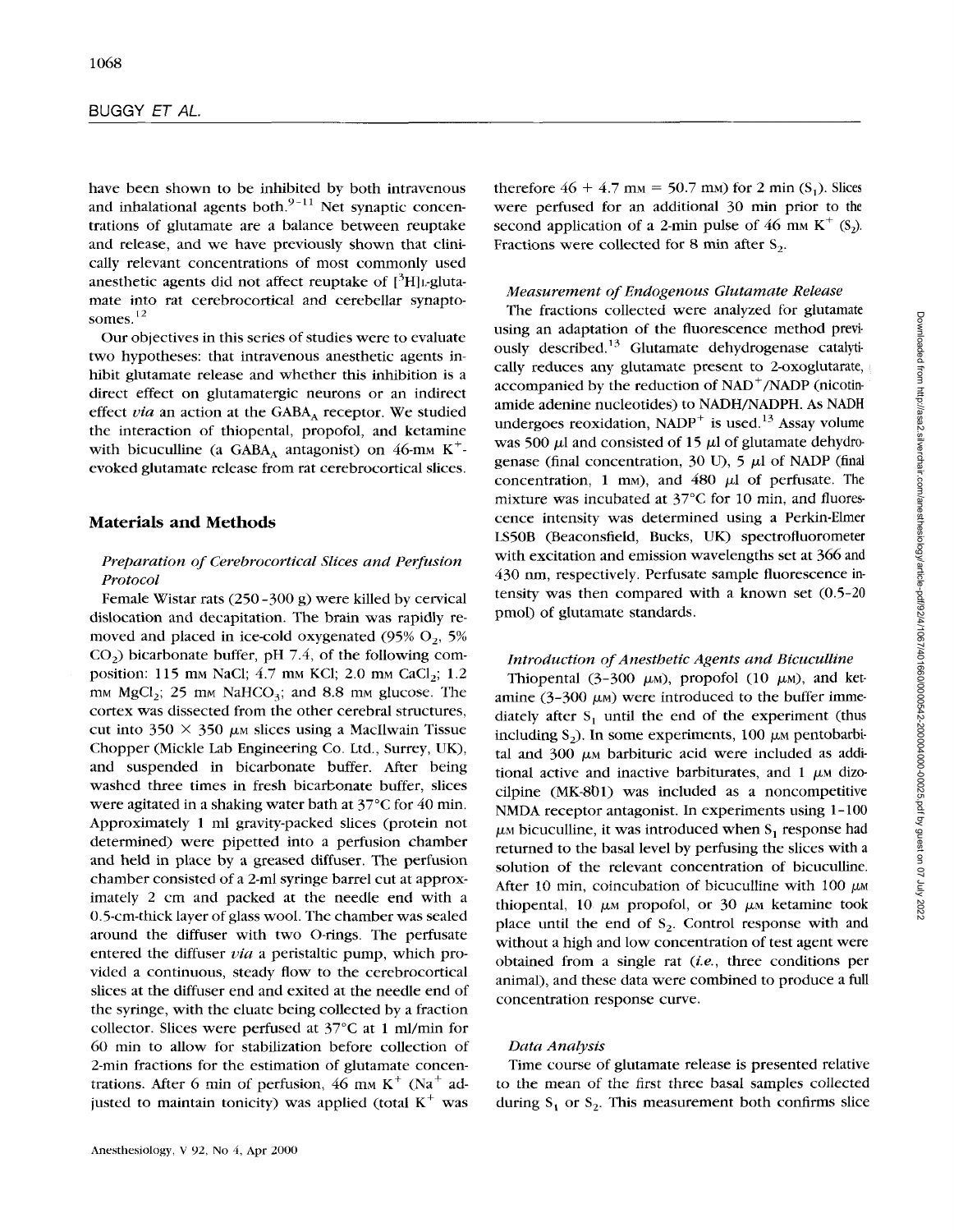

Fig. 1. Effects of  $46$  mm K<sup>+</sup> (solid bar) on glutamate release from perfused rat cerebrocortical slices. Slices were challenged twice  $(S_1 \text{ and } S_2)$ ; challenges were separated by 30 min. Release is expressed relative to the mean of the first three fractions collected during  $S_1$  or  $S_2$ . The effects of anesthetic agents and bicuculline added for various times after  $S_1$  on  $S_2$  were investigated. **S,/S,** ratios are calculated from the area under both stimulation profiles. Data are mean  $\pm$  SEM and are from the 96 control experiments performed during the entire study.

responsiveness  $(S_1)$  and normalizes for differences in protein content among experiments. The areas under the stimulation curves  $(S_1 \text{ and } S_2)$  were then calculated and data presented as  $S_2/S_1$  ratio. In some experiments, the inhibition of this ratio is presented. Statistical analysis was performed using Student paired *t* test for paired comparisons of  $S_2/S_1$  ratios and analysis of variance when a series of comparisons was necessary.  $P \leq 0.05$ was taken as an indication of statistical significance. The analysis of concentration-response curves in release and release-inhibition studies to yield half-maximum inhibition of release ( $EC_{50}$ ; *i.e.*, an agonist effect), and halfmaximum reversal of the agonist effect  $(IC_{50})$  was performed using computer-assisted curve fitting (sigmoid concentration response curve-variable slope) on Graph-Pad Prism 2.0. (GraphPad Software, San Diego, **CA).**  Because each concentration response curve **is** produced from data collected from multiple experiments, it is not possible to derive error estimates for these values.

#### **Results**

#### *K+-evoked Release*

Addition of 46 mm  $K^+$  produced monophasic releases of glutamate during both  $S_1$  and  $S_2$  from perfused rat cerebrocortical slices. Over the entire study, the control  $(n = 96) S_2/S_1$  ratio was  $1.07 \pm 0.33$  (mean  $\pm$  SD; fig. 1). There was considerable variation in the  $S_2/S_1$  ratio (95%) confidence interval, 1.00-1.13; range, 0.47-1.88) between animals, but each animal acted as its own control. Glutamate release from rat cerebrocortical slices was dependent on extracellular  $Ca^{2+}$  (data not shown), indicating exocytotic release of vesicular glutamate and not reversal of the glutamate uptake transporter.

## *Effects of Intruaenous Agents*

Thiopental (fig. *2)* and ketamine (fig. 3) produced a concentration-dependent inhibition of  $46 \text{ mm K}^+$ -evoked

Fig. 2.  $(A)$  K<sup>+</sup>-evoked  $(46 \text{ mm})$  glutamate release from perfused rat cerebrocortical slices was inhibited in a concentrationdependent manner by thiopental. *(B)*  Thiopental  $(100 \mu)$  inhibition of glutamate release was reversed in a concentration-dependent manner by bicuculline. Percent inhibition of release was calculated from the  $S_2/S_1$  ratios obtained as shown in figure 1, and inhibition is denoted by a downward deflection in the concentration response curve *(ie.,* 0 = no inhibition;  $-60 = 60\%$  inhibition). Data are mean  $\pm$  SEM (n  $\geq$  5). Estimated half-maximum inhibition of release for thiopental occurred at  $10.9 \mu$ <sub>M</sub>.



Downloaded from http://asa2.silverchair.com/anesthesiology/article-pdf/92/4/1067/401660/0000542-200004000-00025.pdf by guest on 07 July 2022

Downloaded from http://asa2.siiverchair.com/anesthesiology/article-pdf92/4/1067/401660/000642-200004000-00025.pdf by guest on 07 July 2022

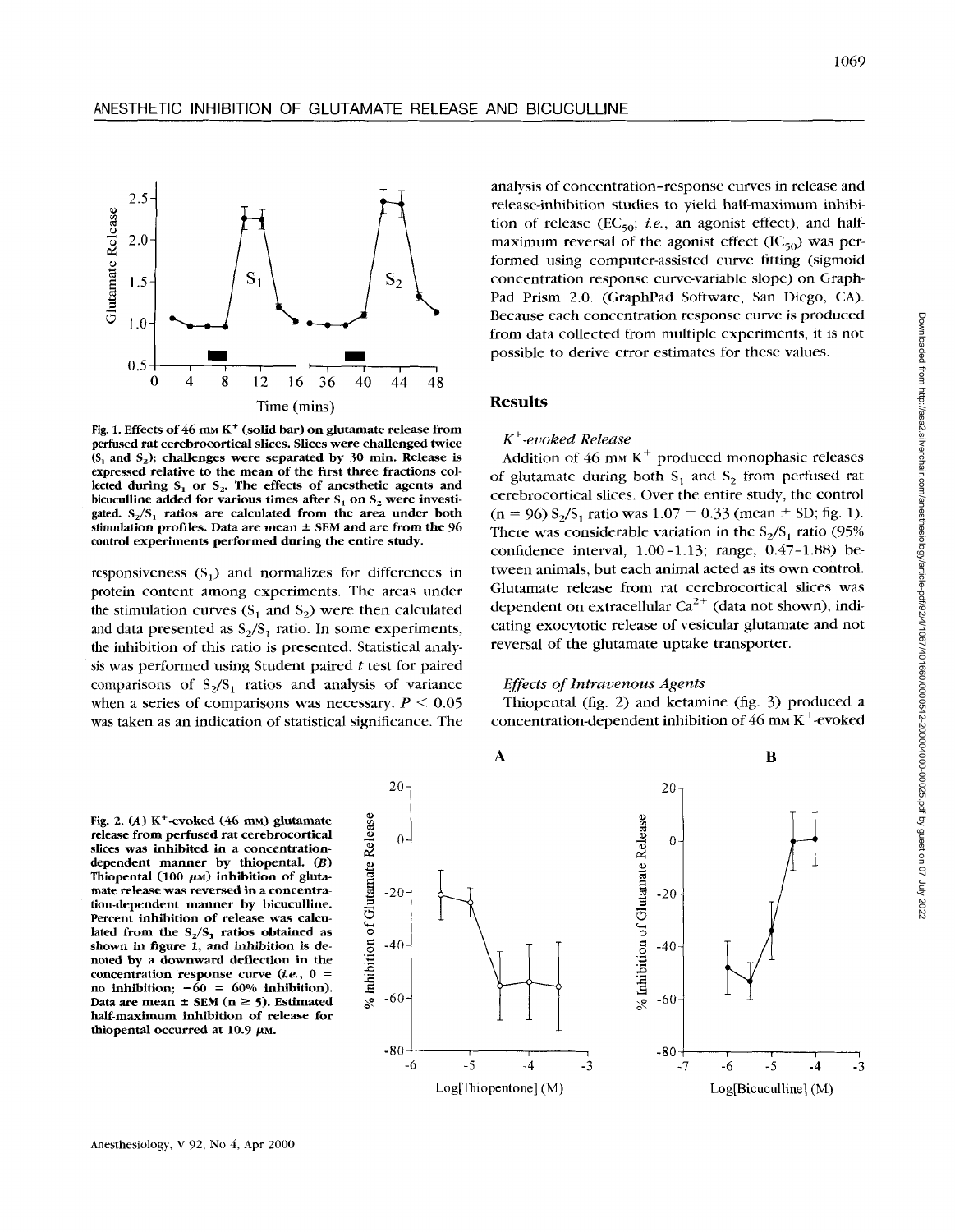

Fig. 3. K+-evoked (46 **nm)** glutamate release from perfused rat cerebrocortical slices was inhibited in a concentration-dependent manner by ketamine. Percent inhibition of release was calculated from the **S,/S,** ratios obtained **as** shown in figure **1,**  and inhibition is denoted by a downward deflection in the concentration response curve  $(i.e., 0 = no$  inhibition;  $-60 =$ 60% inhibition). Data are mean  $\pm$  SEM (n  $\geq$  5). The estimated half-maximum inhibition of release value for thiopental was 18.2 μm.

glutamate release from rat cerebrocortical slices with maximum inhibition of 55.4  $\pm$  16.8% and 65.1  $\pm$  8.1%, respectively, produced at 100  $\mu$ <sub>M</sub>. The EC<sub>50</sub> for this inhibition was 18.2 and 10.9  $\mu$ <sub>M</sub>, respectively (figs. 2A and 3). In addition,  $100 \mu$ <sub>M</sub> pentobarbital also significantly inhibited glutamate release by  $60.4 \pm 14.4\%$  ( $P <$ 0.05). In contrast, the inactive barbiturate barbituric acid was ineffective. MK-801, a noncompetitive **NMDA** antagonist, inhibited release by  $81.2 \pm 7.5\%$  compared with control ( $P \le 0.05$ ). At 10  $\mu$ <sub>M</sub>, propofol inhibited glutamate release by 74.8  $\pm$  8.2% *(P < 0.05)*.

## *Effect of Bicuculline on Anesthetic-induced Inhibition*

In a separate series of pilot studies, we showed that bicuculline 100  $\mu$ <sub>M</sub> alone had no effect on 46 mm K<sup>+</sup>evoked glutamate release  $(S_2/S_1)$  ratio control, 1.01  $\pm$ 0.10; bicuculline,  $0.96 \pm 0.04$ ;  $P > 0.05$ ; n = 5) and that this concentration also fully reversed  $100-\mu$ <sub>M</sub> thiopentalinduced inhibition of release. We further probed this inhibitory effect of bicuculline by constructing a full concentration-response curve. Bicuculline produced a complete reversal of 100  $\mu$ M thiopental inhibition of release with an estimated IC<sub>50</sub> of 10.9  $\mu$ <sub>M</sub> (fig. 2B).



Fig. 4. (A) Propofol  $(P)$  (10  $\mu$ m), but not  $(B)$  ketamine  $(K)$  (30  $\mu$ m) inhibition of glutamate release from perfused rat cerebrocortical slices was reversed by bicuculline (B) 100  $\mu$ m.  $S_2/S_1$  ratios are presented as the mean  $\pm$  SEM (n  $\geq$  5). *\*P* < 0.05 reduced compared with control.

Bicuculline (100  $\mu$ <sub>M</sub>) also fully reversed the inhibition produced by propofol **(fig.** 4A). In contrast, the inhibition produced by 30  $\mu$ <sub>M</sub> ketamine was completely unaffected by bicuculline **(fig.** 4B).

#### **Discussion**

We report a reliable monophasic release of glutamate from perfused oxygenated rat cerebrocortical slices in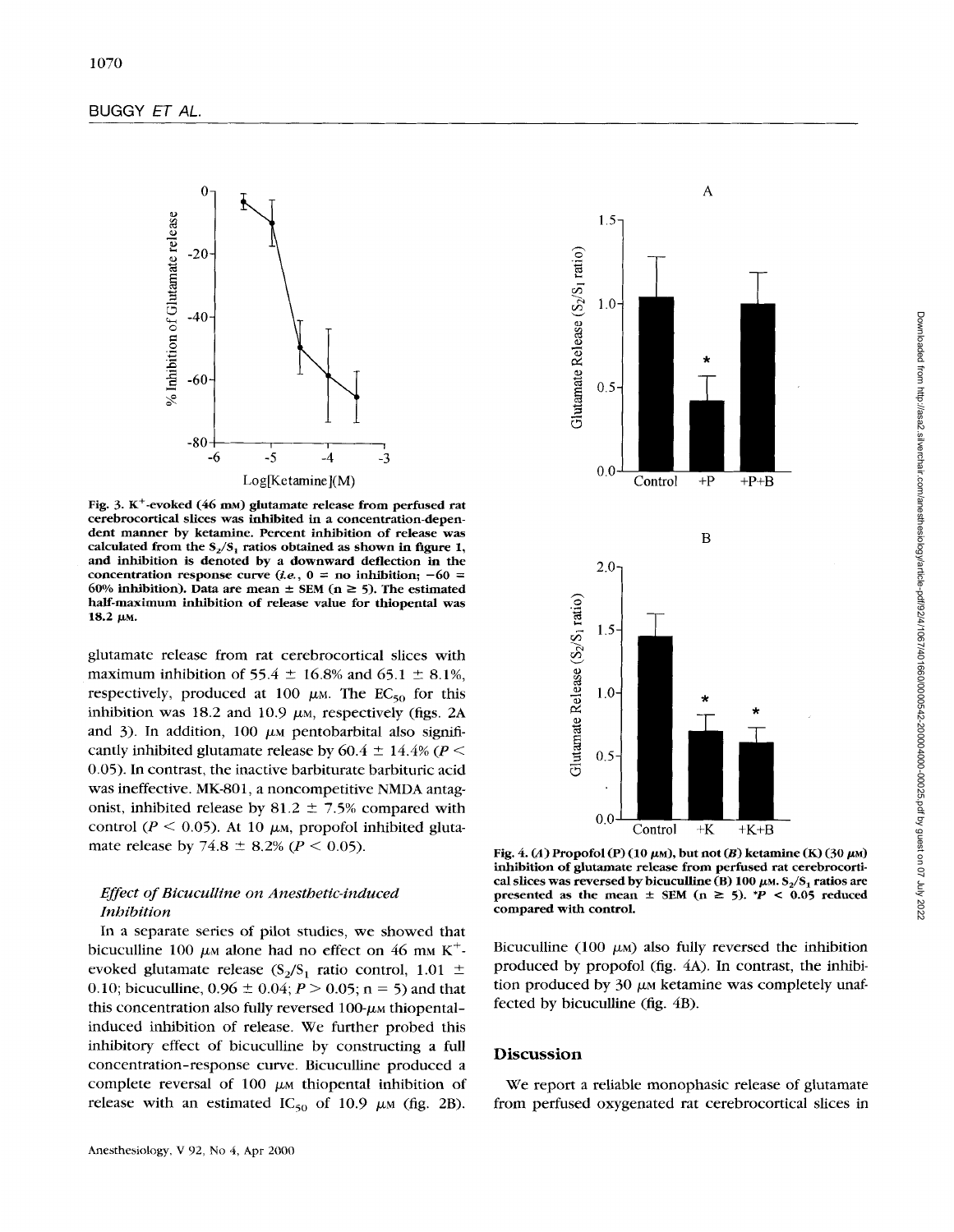#### ANESTHETIC INHIBITION OF GLUTAMATE RELEASE AND BICUCULLINE

**Fig. 5. Schematic representation of the presumed interplay between GABAergic and glutamatergic transmission in the actions of thiopental, propofol, and ketamine. In this model, GABA released from GABAergic neurons reduces the release of glutamate from glutamatergic neurons. Thiopental, propofol, and ketamine inhibit the release of glutamate. Our data suggest that for thiopental and propofol, the inhibition is secondary to**  GABA<sub>A</sub> (filled circle) receptor activation**because the inhibition of glutamate re**lease is reversed by the GABA<sub>A</sub> antagonist **bicuculline. Ketamine reduced glutamate release** *via* **an action at the NMDA (filled square) receptor. Precise receptor locations are hypothetical. Ag** = **agonist; Ant** = **antagonist.** 



response to 46 mm  $K^+$  depolarization. We used this model system to probe the effects of a range of intravenous anesthetic agents on glutamate release. We have clearly showed that ketamine, thiopental, and propofol markedly reduce glutamate release. In addition, MK-801 (a noncompetitive NMDA antagonist) and pentobarbital, but not barbituric acid, also significantly inhibit glutamate release. These data confirm our initial hypothesis that glutamate release is a target for intravenous anesthetic agents. Bicuculline, a GABA, antagonist, reversed the inhibition of 46 mm  $K^+$ -evoked glutamate release produced by thiopental and propofol, suggesting that this inhibition of glutamate release is mediated indirectly *via* an agonist action at the GABA, receptor. **As** a negative control, the inhibition of release produced by the NMDA antagonist ketamine was unaffected by bicuculline. Collectively, our data indicate that there **is** a subtle interaction between glutamatergic and GABA-releasing (GABAergic) transmission in the production of the anesthetized state (fig. **5).** In this model, it is assumed that GABA, receptor activation of glutamatergic neurons by thiopental and propofol results in hyperpolarization, which reduces the amount of glutamate released. *In vivo,* we envisage an interplay between GABAergic and glutamatergic transmission in the control of cortical activity, with release of transmitter from the former affecting glutamate release from the latter.

Enhancement of GABA, receptor activity has been championed by many authors as the principal target site for anesthetic agents.  $6,7,14-17$  Certainly, barbiturates have been shown to enhance the affinity of GABA for the GABA, receptor and to slow the dissociation of GABA from its receptor.<sup>14,15</sup> Propofol has also been shown to enhance the inhibitory actions of  $GABA$ <sup>14,16</sup> Recent work using chimeric receptor constructs has identified a 45-amino acid sequence on the GABA, receptor that is both necessary and sufficient to enhance receptor function, supporting the notion that ethanol and the volatile anesthetic agent enflurane act at this site to exert a specific effect on this important ion-channel protein.<sup>17</sup>

Our finding of reversal of an anesthetic effect by bicuculline (and hence an action at GABA, receptors) is supported by two electrophysiologic studies. In the first, using rat hippocampal CA1 slices, inhibition of electrically evoked population spikes by pentobarbital and propofol were completely reversed by bicuculline, but ketamine had no such effect<sup>18</sup>; however, glutamate release was not measured. Another study, also using rat hippocampal CAI slices, found that halothane and isoflurane reduced glutamate transmission (excitatory postsynaptic potentials), but the reduction was completely insensitive to bicuculline 10  $\mu$ <sub>M</sub>.<sup>19</sup> The underlying mechanism of the discrepancy between intravenous agents and volatile agents in their susceptibility to reversal by bicuculline is unclear but clearly warrants further investigation.

The IC<sub>50</sub> of 10.9  $\mu$ <sub>M</sub> for the reversal of thiopental inhibition of  $K^+$ -evoked glutamate release by bicuculline is consistent with other studies.<sup>20-22</sup> In these studies, GABA-evoked responses in the vagus nerve *in vitro* were inhibited with  $IC_{50}$  values of 6.1 and 1.2  $\mu$ <sub>M</sub>, respectively. Although it has been suggested that bicuculline acts on more than the GABA<sub>A</sub> receptor within the central nervous system, perhaps on dopaminergic midbrain sys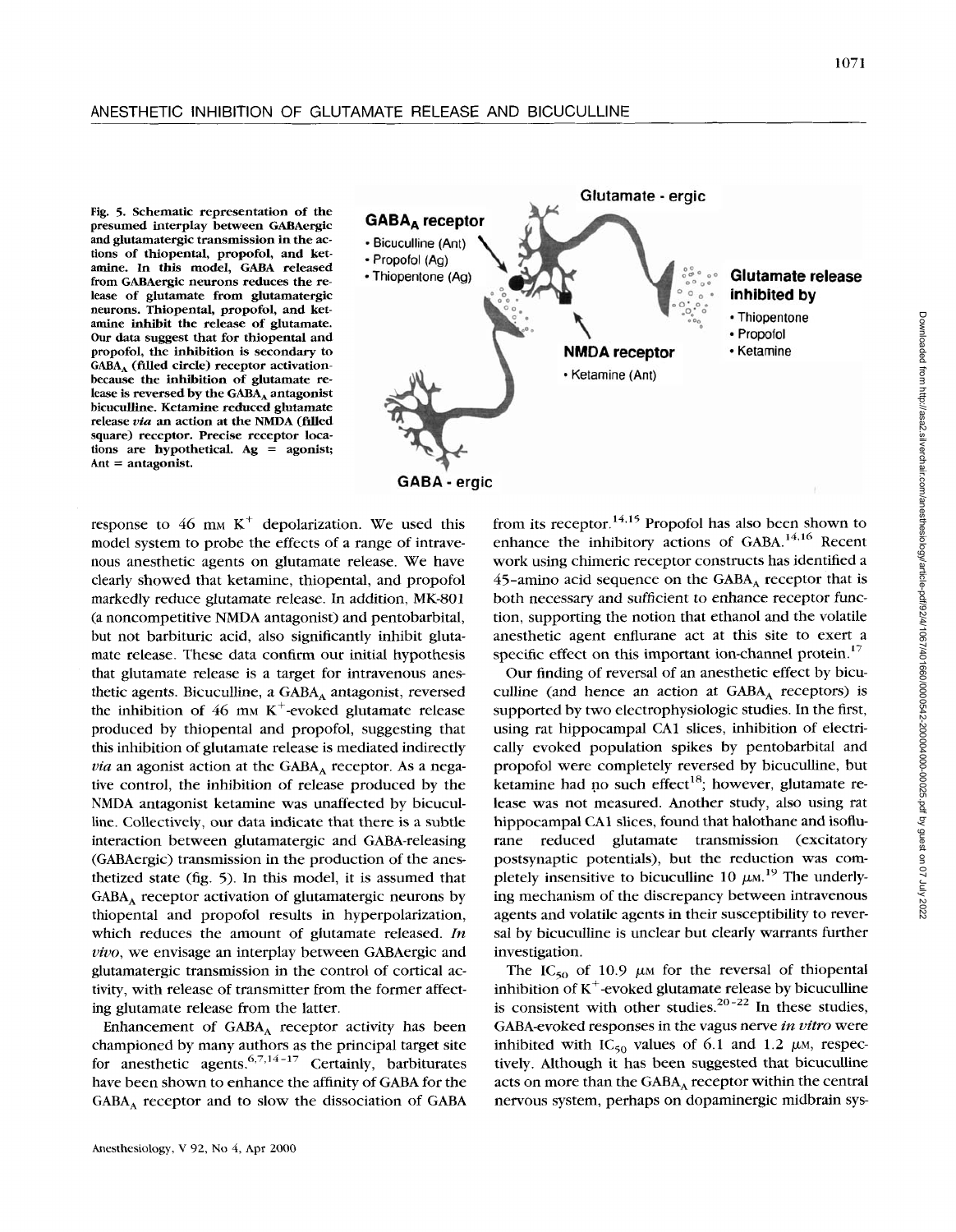tems (IC<sub>50</sub> of 26  $\mu$ <sub>M</sub>),<sup>22</sup> we feel it is unlikely that the effects we observed in this study are explained by non-GABA, actions of bicuculline.

Total peak serum concentrations of anesthetic agents vary considerably between studies and among different species. Peak serum concentrations for ketamine, propofol, thiopental, and pentobarbital of 9-94, 35, **380,** and 200  $\mu$ <sub>M</sub>, respectively, have been reported.<sup>23,24</sup> Protein binding variably reduces these concentrations. In addition, these may not represent target site (brain) concentrations because propofol has been shown to be concentrated approximately eightfold in the brain. *25* The clinical relevance of *in vitro* studies can always be questioned; however, the concentrations used in our study represent those that are clinically achievable.  $EC_{50}$  values for ketamine and thiopental of  $18.2$  and  $10.9 \mu$  *p* $\mu$  fall well within the range of values noted previously, even when corrected for protein binding.

Not all barbiturates inhibit glutamate release. Wei *et al* 26 reported that [ **5-(2-cyclohexylidene-ethyl** barbituric acid] (CHEB), a convulsant barbiturate, stimulates glutamate release from rat cerebrocortical synaptosomes with an  $EC_{50}$  of 14.2  $\mu$ m. In addition, pentobarbital and phenobarbital inhibited this CHEB-evoked release. The inhibitory effect of ketamine on glutamate release is well recognized as an NMDA receptor-mediated event. In a model of neonatal rat spinal cord, Brockmeyer and Kendig<sup>27</sup> showed a dose-dependent inhibitory effect of ketamine on glutamate release and ventral root potential, which constitute **an** NMDA receptor-mediated phenomenon. Importantly, dorsal root potential, a GABA receptormediated phenomenon, was unaffected by ketamine. However, the action of ketamine on glutamatergic transmission is more complex than simple inhibition. A study of glutamatergic neurotransmission in the prefrontal cortex of conscious rats indicated that low doses of ketamine increased glutamatergic transmission by an action of non-NMDA postsynaptic receptors, but that higher anesthetic doses similar to those used in our study decreased glutamate release. $^{28}$  More recently, it has been shown that thiopental and methohexital reduce glutamate release from and  $Ca^{2+}$  entry into cultured neurons.<sup>29</sup>

We have shown that 10  $\mu$ <sub>M</sub> propofol produces a substantial inhibition of  $46 \text{ mm K}^+$ -evoked glutamate release. However, in a study of hypoxemia-induced glutamate release from rat brain slices. Bickler *et al."* failed to detect an inhibition of glutamate release with propofol. The variability of glutamate release in response to propofol is further illustrated in the findings of Ratnakumari and Hemmings, $30$  who reported that propofol inhibited veratridine- and 4-aminopyridine- evoked glutamate release (both  $Na<sup>+</sup>$  channel-dependent processes). However, propofol did not inhibit  $K^+$ -evoked glutamate release (a  $Na<sup>+</sup>$  channel-independent process) up to 100  $\mu$ <sub>M</sub>. The reason for the difference between these results and our findings of inhibition of  $K^+$ -evoked glutamate release by propofol is unclear but may be related to the different experimental models. These investigations used a rat cerebrocortical synaptosome preparation, which may not have contained the complete circuitry of excitatory and inhibitory interneurons, in contrast to our model using rat cerebrocortical slices.

The precise role of glutamate release in the mechanism of general anesthesia remains to be fully elucidated. Although most studies support a role for glutamate release in the mechanism of volatile agent anesthesia, $3^{1-33}$ a recent study using cyclobutane derivatives with anesthetic and nonanesthetic properties found that both anesthetic and nonanesthetic compounds strongly inhibited glutamate release, but only the nonanesthetic compound inhibited  $K^+$ -evoked GABA release, suggesting that inhibition of excitatory neurotransmission may be less important than activation of inhibitory neurotransmission in the primary action of general anesthet $ics.<sup>34</sup>$  This is consistent with our observation in the current study that inhibition of  $K^+$ -evoked glutamate release by thiopental and propofol is reversed by bicuculline, a GABA, antagonist. In humans, clinical anesthesia induced by NMDA antagonists such as ketamine differs in some qualitative respects from that induced by thiopental and propofol. Ketamine anesthesia is characterized by "dissociative anesthesia," with analgesia, sedation, and detachment. Thiopental and propofol are noted for profound depression of consciousness and lack of analgesic effects.<sup>2,3</sup> This is consistent with our laboratory finding that ketamine inhibits glutamate release in a manner unrelated to that of thiopental and propofol. Further studies are warranted to determine the neuronal circuitry involved in GABA-mediated inhibition of glutamate release. Using this model, it will be interesting to determine whether volatile agent inhibition of glutamate release is bicuculline sensitive.

A variety of commonly used intravenous anesthetic agents have been shown to depress the  $K^+$ -evoked release of the excitatory neurotransmitter glutamate. The inhibition produced by thiopental and propofol is probably secondary to activation of GABA, receptors.